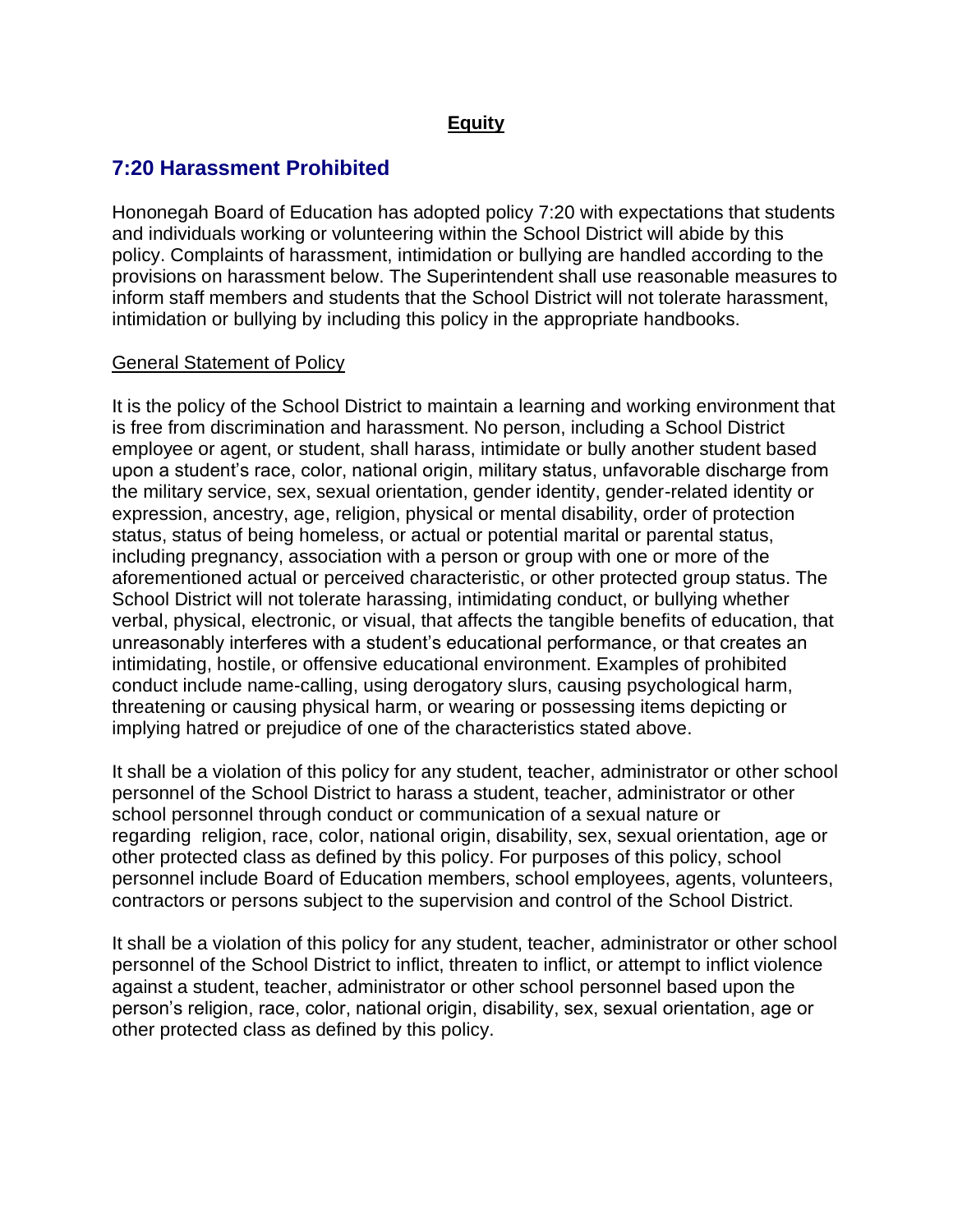The school district will act to investigate all complaints, either formal or informal, verbal or written, filed based on religion, race, color, national origin, disability, sex, sexual orientation, age or other protected class as defined by this policy.

## **Definitions**

- A. Harassment Defined. "Harassment" under this policy shall include any harassment based upon an individual's membership in a protected class by a student, teacher, administrator or other school personnel, or by any other person who is participating in, observing or otherwise engaged in activities, including sporting events and other extra-curricular activities whether on or off school grounds, during and after school hours, under the auspices of the District.
- B. Sexual Harassment Defined. "Sexual harassment" is unwelcome conduct of a sexual nature. It includes unwelcome sexual advances, requests for sexual factors, and other verbal, nonverbal, or physical conduct of a sexual nature. Sexual violence is a form of sexual harassment prohibited by Title IX. Sexual harassment exists when:
- 1. a school employee causes a student to believe that he or she must submit to unwelcome sexual conduct in order to participate in a school program or activity, or when an employee or third party agent of the school district causes a student to believe that the employee will make an educational decision based on whether or not the student submits to unwelcome sexual conduct; or
- 2. the unwelcome sexual conduct is so severe, persistent or pervasive that it affects a student's ability to participate in or benefit from an educational program or activity, or creates an intimidating, threatening or abusive educational environment; or
- 3. the provision of educational aid, benefits, services, or treatment is denied or limited; or that makes such conduct a condition of a student's academic status; or has the purpose or effect of:
	- a. Substantially interfering with a student's educational environment;
	- b. Creating an intimidating, hostile, or offensive educational environment;
	- c. Depriving a student of educational aid, benefits, services, or treatment; or
	- d. Making submission to or rejection of such conduct the basis for academic decisions affecting a student.

The terms "intimidating," "hostile," and "offensive" include conduct that has the effect of humiliation, embarrassment, or discomfort.

Examples of conduct which may constitute sexual harassment include, but are not limited to:

- sexual advances:
- requests for sexual favors;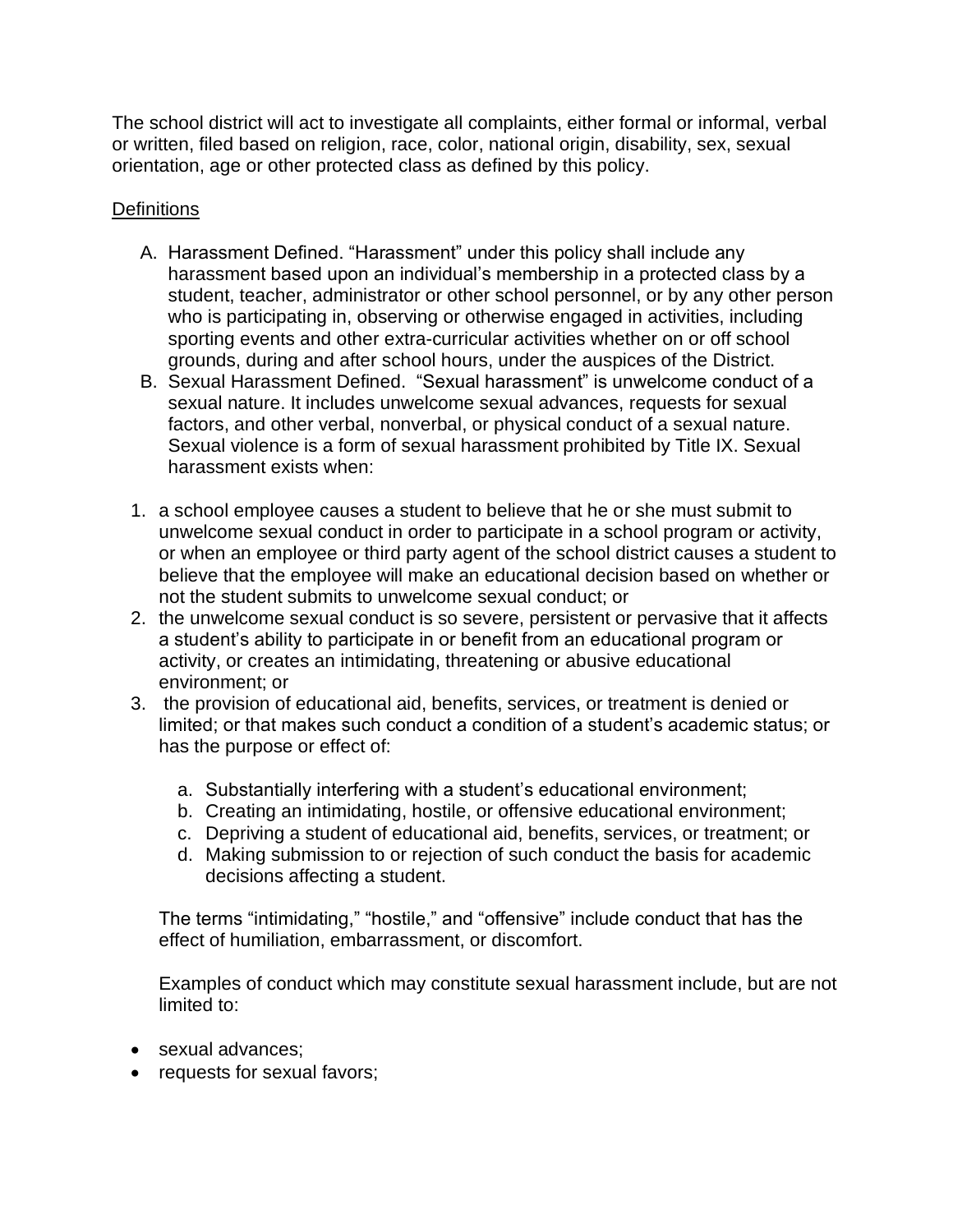- touching, patting, grabbing or pinching another person's intimate parts, whether that person is of the same sex or the opposite sex;
- coercing, forcing or attempting to coerce or force the touching of anyone's intimate parts;
- graffiti of a sexual nature;
- sexual gestures;
- sexual or dirty jokes;
- engages in other verbal, physical, or electronic conduct of a sexual or sex-based nature;
- touching oneself sexually or talking about one's sexual activity in front of others;
- spreading rumors about or rating other students as to sexual activity or performance;
- unwelcome, sexually motivated or inappropriate patting, pinching or physical contact. This prohibition does not preclude legitimate, non-sexual physical conduct such as the use of necessary restraints to avoid physical harm to persons or property, or conduct such as teacher's consoling hug of a young student, or one student's demonstration of a sports move requiring contact with another student;
- other unwelcome sexual behavior or words, including demands for sexual favors, when accompanied by implied or overt threats concerning an individual's educational status or implied or overt promises of preferential treatment.
- A. Harassment based on Race/Color Defined. Racial harassment of a student consists of verbal or physical conduct or electronic conduct related to an individual's race or color, when:
- 1. the harassing conduct is sufficiently severe, persistent or pervasive that it affects a student's or employee's ability to participate in or benefit from an educational program or activity, or creates an intimidating, threatening or abusive educational or workplace environment;
- 2. the harassing conduct has the purpose or effect of substantially or unreasonably interfering with an individual's academic performance; or
- 3. the harassing conduct otherwise adversely affects an individual's learning opportunities.

Examples of conduct which may constitute harassment because of race or color includes, but is not limited to:

- graffiti containing racially offensive language;
- name calling, jokes or rumors;
- threatening or intimidating conduct directed at another because of the other's race or color;
- notes or cartoons:
- racial slurs, negative stereotypes, and hostile acts which are based upon another's race or color;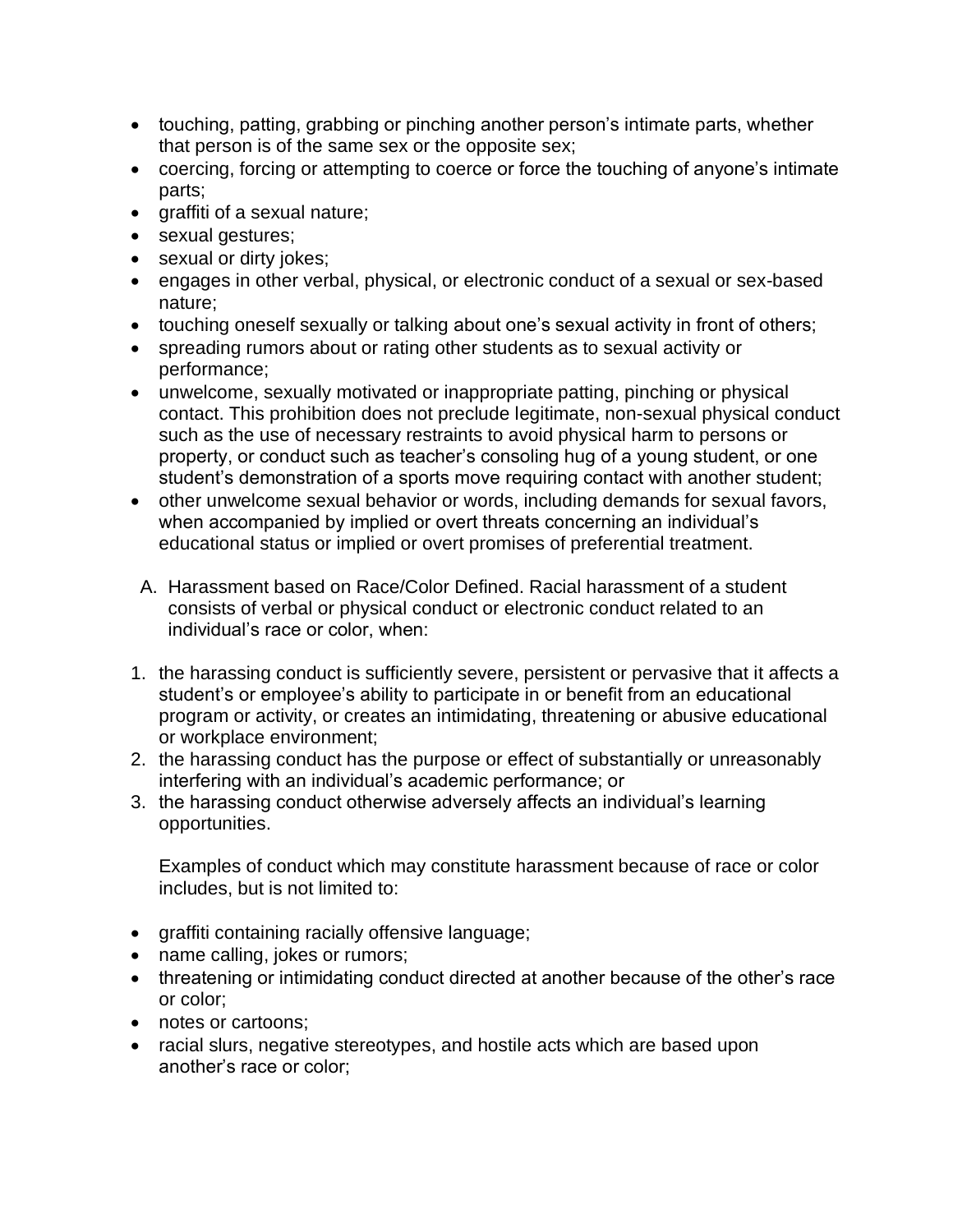- written or graphic material containing racial comments or stereotypes which is posted or circulated and which is aimed at degrading individuals or members of protected classes;
- a physical act of aggression or assault upon another because of, or in a manner reasonably related to, race or color;
- other kinds of aggressive conduct such as theft or damage to property which is motivated by race or color.
- A. Harassment based upon National Origin or Ethnicity. Ethnic or national origin harassment of a student consists of verbal or physical conduct relating to an individual's ethnicity or country of origin or the country of origin of the individual's parents, family members or ancestors when:
- 1. the harassing conduct is so severe, persistent or pervasive that it affects a student's ability to participate in or benefit from an educational program or activity, or creates an intimidating, threatening or abusive educational environment;
- 2. the harassing conduct has the purpose or effect of substantially or unreasonably interfering with an individual's work or academic performance; or
- 3. the harassing conduct otherwise adversely affects an individual's learning opportunities.

Examples of conduct which may constitute harassment because of national origin or ethnicity include, but are not limited to:

- graffiti containing offensive language which is derogatory to others because of their national origin or ethnicity;
- threatening or intimidating conduct directed at another because of the other's national origin or ethnicity;
- jokes, name calling, or rumors based upon an individual's national origin or ethnicity;
- ethnic slurs, negative stereotypes, and hostile acts which are based upon another's national origin or ethnicity;
- written or graphic material containing ethnic comments or stereotypes which is posted or circulated and which is aimed at degrading individuals or members of protected classes
- a physical act of aggression or assault upon another because of, or in a manner reasonably related to, ethnicity or national origin;
- other kinds of aggressive conduct such as theft or damage to property which is motivated by national origin or ethnicity.
- A. Harassment based on Disability. Disability harassment includes harassment based on a person's disabling mental or physical impairment and includes any unwelcome verbal, written or physical conduct, directed at the characteristics of a person's disabling condition when: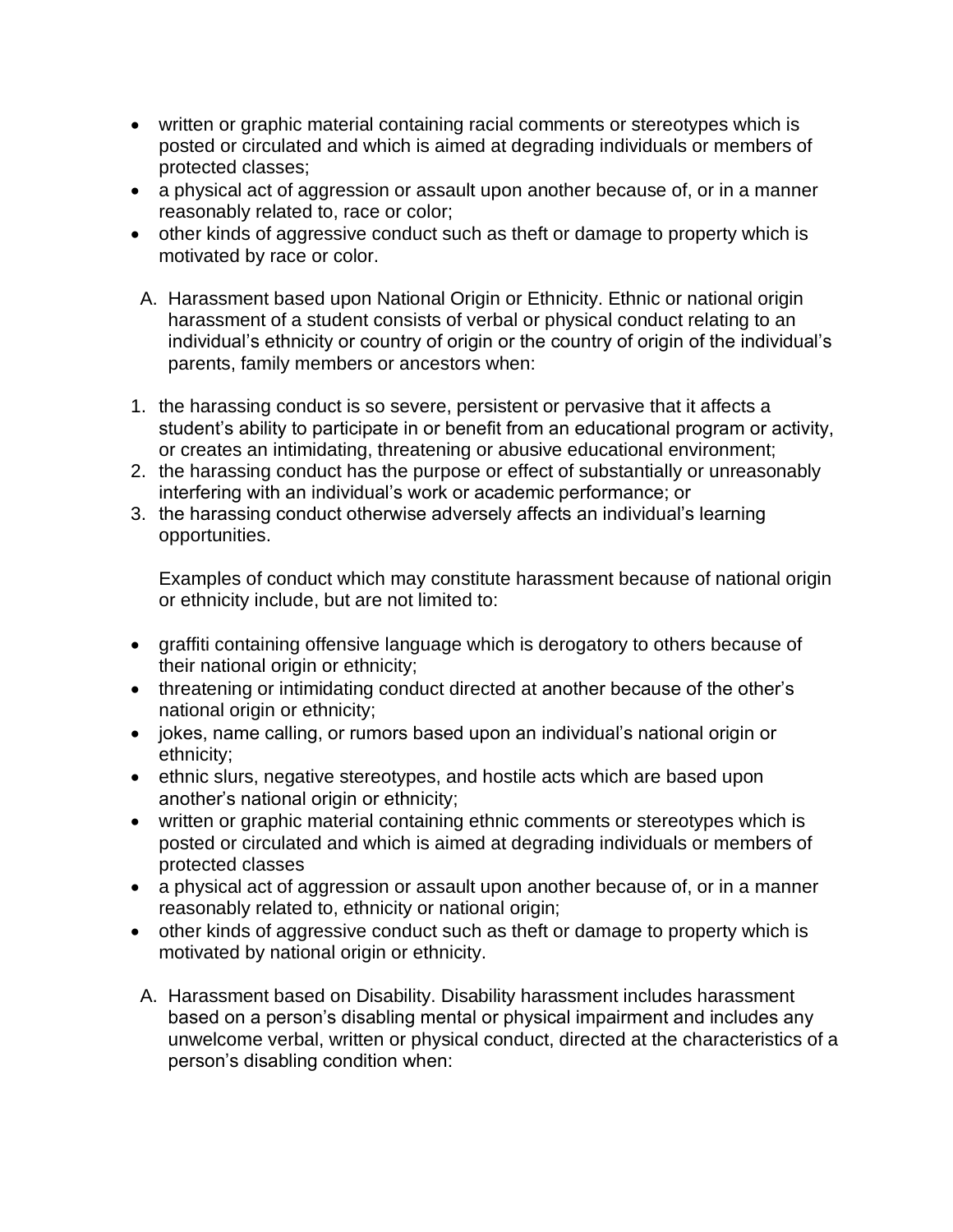- 1. the harassing conduct is so severe, persistent or pervasive that it affects a student's ability to participate in or benefit from an educational program or activity, or creates an intimidating, threatening or abusive educational environment;
- 2. the harassing conduct has the purpose or effect of substantially or unreasonably interfering with an individual's work or academic performance; or
- 3. the harassing conduct otherwise adversely affects an individual's learning opportunities.

Examples of conduct which may constitute harassment because of disability include, but are limited to:

- graffiti containing offensive language which is derogatory to others because of their physical or mental disability;
- threatening or intimidating conduct directed at another because of the other's physical or mental disability;
- jokes, rumors or name calling based upon an individual's physical or mental disability;
- slurs, negative stereotypes, and hostile acts which are based upon another's physical or mental disability;
- graphic material containing comments or stereotypes which is posted or circulated and which is aimed at degrading individuals or members of protected classes;
- a physical act of aggression or assault upon another because of, or in a manner reasonably related to, an individual's physical or mental disability;
- other kinds of aggressive conduct such as theft or damage to property which is motivated by an individual's physical or mental disability.

## Reporting Procedures

A. Reporting. Any student or employee who believes he or she has been the victim of harassment based on race, color, national origin, or disability, sex or age or other protected basis by a student, teacher, administrator or other school personnel of the School District, or by any other person who is participating in, observing, or otherwise engaged in activities, including sporting events and other extra-curricular activities, under the auspices of the School District, is encouraged to immediately report the alleged acts to the Nondiscrimination Coordinator, Building Principal, Assistant Building Principal, or a Complaint Manager. Students may choose to report to a person of the student's same sex. Complaints will be kept confidential to the extent possible given the need to investigate. An allegation that one student was harassed by another student shall be referred to the Building Principal or Assistant Building Principal for appropriate action. Any teacher, administrator, or other school official who has or receives notice that a student has or may have been the victim of sexual harassment or harassment based on race, color, national origin, disability, sex or age by a student, teacher, administrator or other school personnel of the School District, or by any other person who is participating in, observing, or otherwise engaged in activities, including sporting events and other extra-curricular activities, under the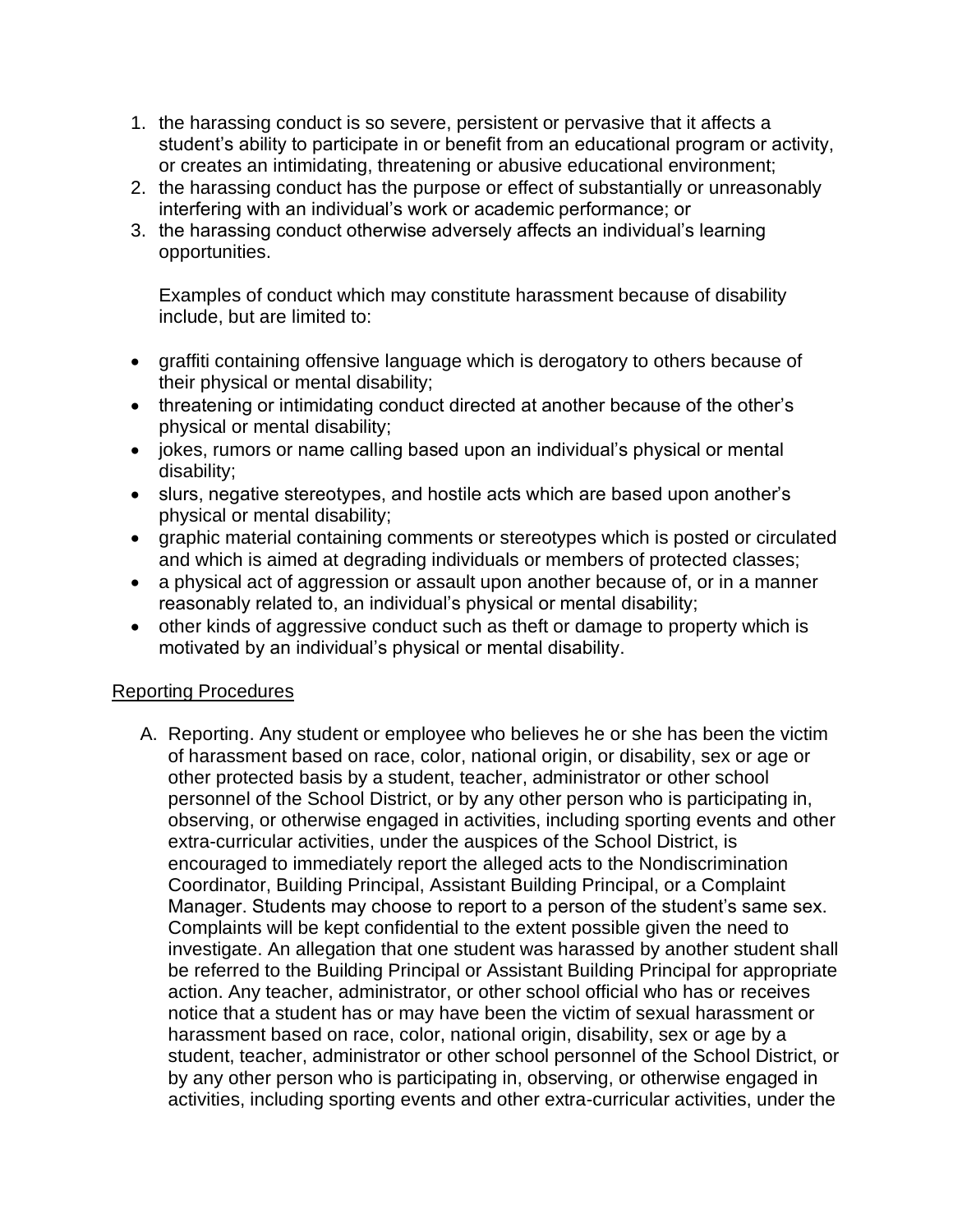auspices of the School District, is required to immediately report the alleged acts to an appropriate School District official designated by this policy, specifically the Complaint Manager. The Complaint Manager(s) are the Principal and the Associate Principal or other administrator deemed appropriate by the Superintendent. Nothing in this policy shall prevent any person from reporting harassment directly to the Superintendent.

Any other person with knowledge or belief that a student has or may have been the victim of sexual harassment or harassment based on race, color, national origin, disability, sex, or age as set forth above, is encouraged to immediately report the alleged acts to an appropriate School District official designated by this policy.

Upon receipt of a report, the Complaint Manager must notify the Non-Discrimination Coordinator without screening or investigating the report. For sexbased complaints, the Complaint Manager shall notify the Title IX Coordinator or other District officer who oversees sexual misconduct, abuse, or harassment; for disability-based complaints, the Complaint Manager must notify the Section 504 Coordinator or other District officer who oversees disability harassment (as applicable).

The Complaint Manger may request but may not insist upon a written complaint. Oral reports shall be considered complaints as well. A written statement of the facts alleged will be forwarded as soon as practicable by the Complaint Manager to the appropriately designated Non-Discrimination Coordinator. If the report was given verbally, the Complaint Manager shall personally reduce it to written form within 24 hours and forward it to the appropriately designated Non-Discrimination Coordinator. Failure to forward any harassment report or complaint as provided herein will result in disciplinary action against the Complaint Manager. If the complaint involves the building Complaint Manager, the complaint shall be made or filed directly with the appropriately designated Non-Discrimination Coordinator by the reporting party or the complainant.

#### Alleged Incidents of Sexual Abuse:

An *alleged incident of sexual abuse* is an incident of sexual abuse of a child, as defined in  $720$  ILCS  $5/11-9.1A(b)$ , that is alleged to have been perpetrated by school personnel, including a school vendor or volunteer, that occurred: on school grounds during a school activity; or outside of school grounds or not during a school activity.

Any complaint alleging an incident of sexual abuse shall be processed and reviewed according to policy 5:90, *Abused and Neglected Child Reporting*, in addition to any response required by this policy.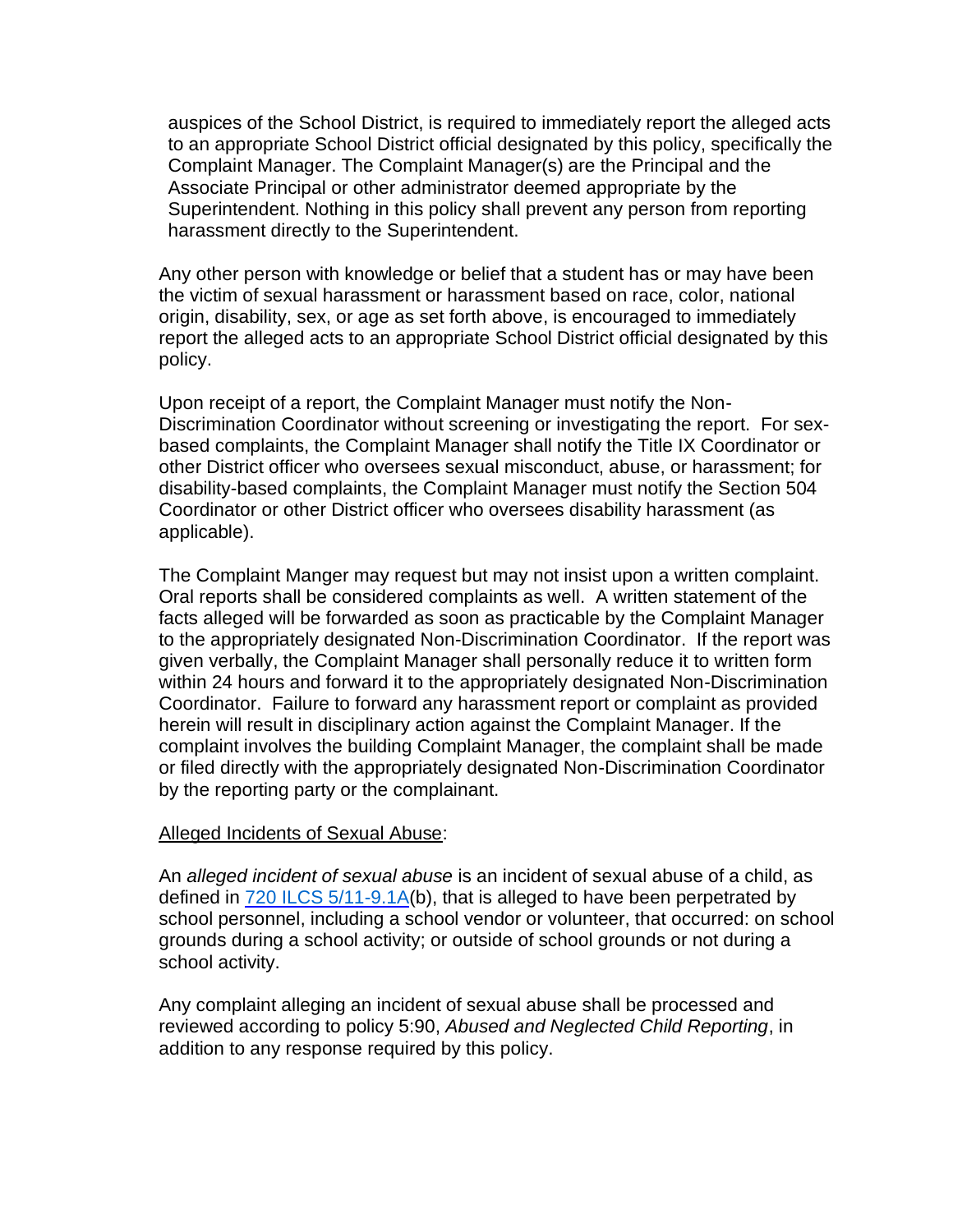- A. Designees. The Board of Education designates the following school district individuals with responsibility to identify, prevent, and remedy harassment. The District Superintendent (or designee) shall:
- receive reports or complaints of sexual harassment and harassment based on race, color, national origin, disability, and other basis as identified by this policy;
- oversee the investigative process of harassment complaints;
- be responsible for assessing the training needs of the District's staff and students in connection with the dissemination, comprehension, and compliance with this policy;
- arrange for necessary training required for compliance with this policy; and
- insure that any investigation is conducted by an impartial investigator who has been trained in the requirements of equal educational opportunity, including harassment, and who is able to apply procedural and substantive standards which are necessary and applicable to identify unlawful harassment, recommend appropriate discipline and remedies when harassment is found, and take other appropriate action to rectify the damaging effects of any prohibited discrimination, including interim protection of the victim during the course of the investigation.
- If any complaint involves the Complaint Manager, the complaint shall be filed with the Superintendent. If any complaint involves the Superintendent, the complaint shall be filed with the Board of Education.
- The Superintendent shall insert into this policy the names, office addresses, email addresses, and telephone numbers of the District's current Nondiscrimination Coordinator and Complaint Managers. The Nondiscrimination Coordinator also serves as the District's Title IX Coordinator.

## **Nondiscrimination Coordinator:**

Kendra Asbury Hononegah C.H.S., 307 Salem St., Rockton, IL 61072 [kasbur@hononegah.org](mailto:kasbur@hononegah.org) 815-624-5014

### **Complaint Managers:**

| <b>Chad Dougherty</b><br>Hononegah C. H. S., | Ms. Kathy Eckmann<br>Hononegah C. H. S., |
|----------------------------------------------|------------------------------------------|
| 307 Salem St.,<br>Rockton, IL 61072          | 307 Salem St.,<br>Rockton, IL 61072      |
| cdough@hononegah.org<br>815-624-5008         | keckma@hononegah.org<br>815-624-5058     |

Conflict of Interest: If prior to making a report of harassment or during the investigation and/or hearing process any individual has reason to believe a conflict of interest exists, the individual should report the conflict of interest to the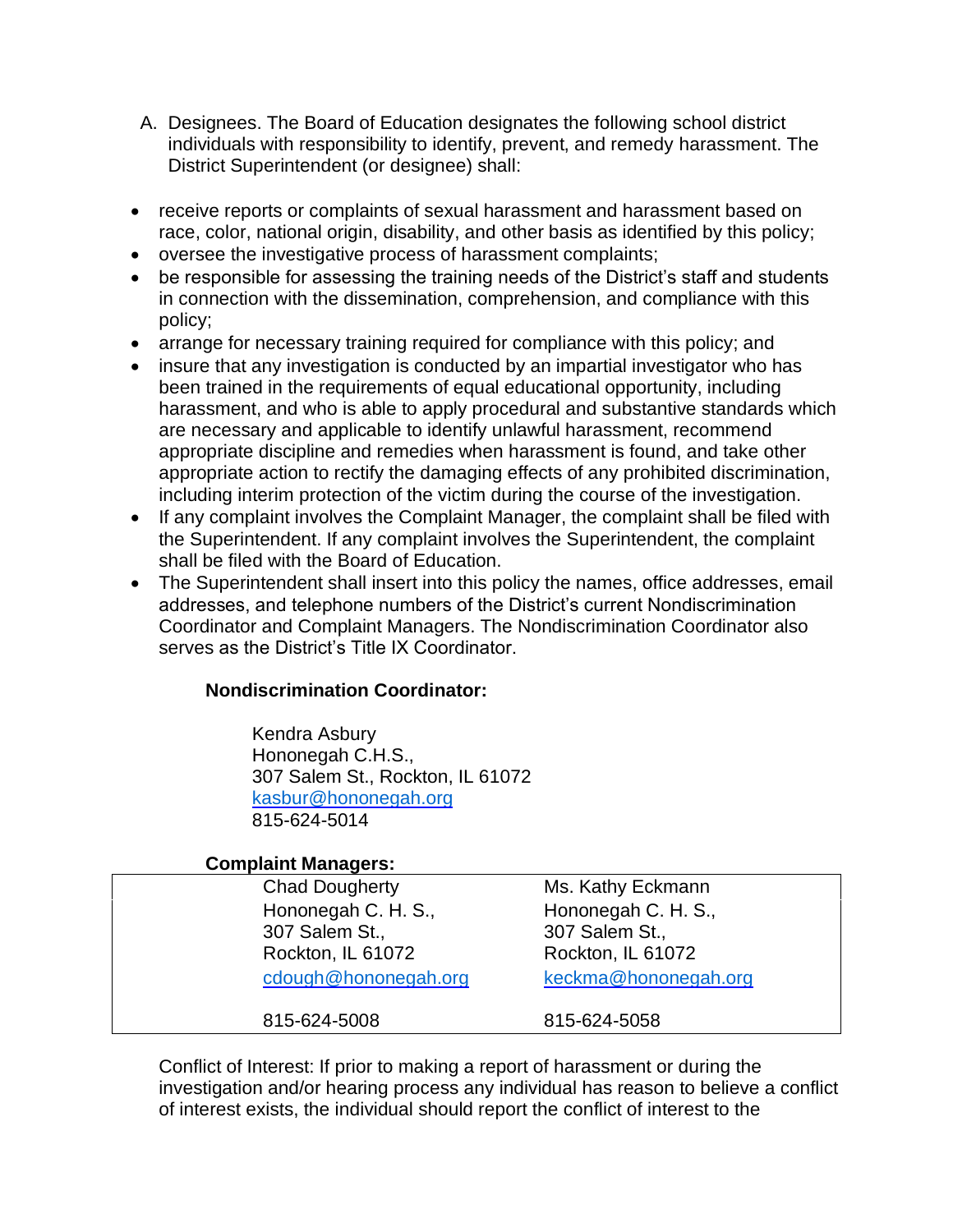Complaint Manager. If the conflict of interest involves the Complaint Manager, the individual may report the conflict to the Non-Discrimination Coordinator or the Board of Education.

A. Publication. The School District shall conspicuously post this policy against harassment and violence in each school that the District maintains, in a place accessible to students, faculty, administrators, employees, parents and members of the public. This notice shall include the name, mailing address and telephone number of the Non-Discrimination Officer, [the name, mailing address and telephone number of the state agency responsible for investigating allegations of discrimination in educational opportunities,] and the mailing address and telephone number of the United States Department of Education, Office for Civil Rights (Citicorp Building, 500 W. Madison, Chicago, Illinois, 60661; 312-730- 1560).

A copy of this policy shall appear in all publications including, but not limited to, the student handbook, employee handbook, school district website, and shall be made available upon request of parents, students, and other interested parties. For students, age-appropriate information about the contents of this policy shall be included in the District's student handbook(s), on the District's website, and, if applicable, in any other areas where policies, rules, and standards of conduct are otherwise posted in each school.

- A. Training. The Board of Education (or designee) will develop a method of discussing this policy with students and employees. Training on the requirements of non-discrimination and the appropriate responses to issues of harassment will be provided to all school personnel on an annual basis, and at such other times as the Board of Education in consultation with the Non-Discrimination officer determines is necessary or appropriate.
- B. Annual Review. This policy shall be reviewed at least annually for compliance with state and federal law.
- C. Privacy. The School District will respect the privacy of the complainant, the individuals against whom the complaint is filed, and the witnesses as much as possible, consistent with the District's legal obligations to investigate, to take appropriate action, and to conform with any discovery or disclosure obligations.

### Interim Measures

Upon notice of the complaint/report, the School District will promptly take steps to protect the complaining party as necessary, including interim measures before final outcome of the School District's investigation (e.g., no contact order; increased supervision, check-in with both parties to a designee; change classes; change path to classes; provide different bus transportation; counseling; health and mental services; escort services; academic support; retake course or withdraw with/out penalty; or similar measures.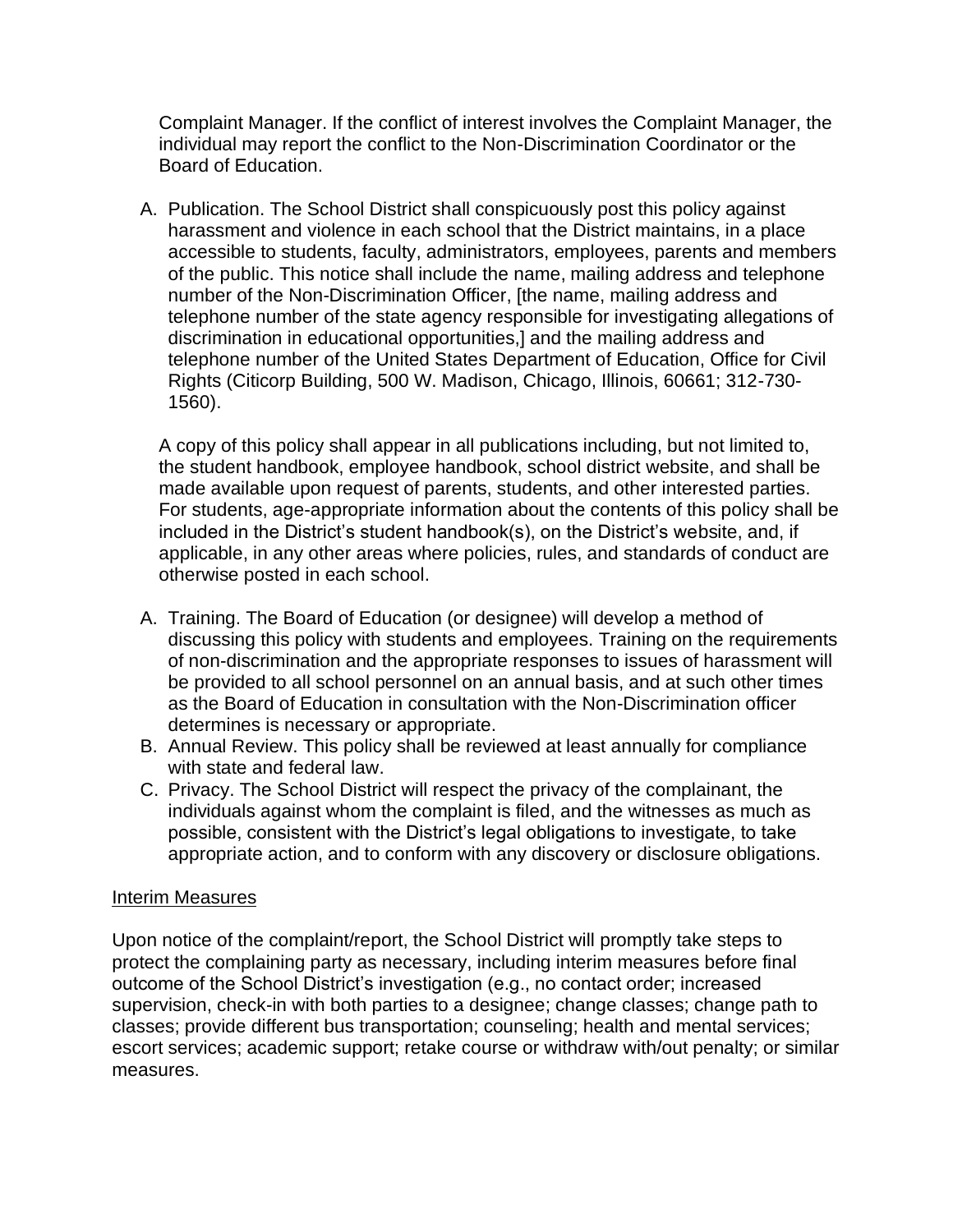## **Mediation**

The School District will offer the parties the option to mediate the complaint and will only mediate complaints if both (all) parties mutually agree to participate. However, the School District does not require the complainant to work out an issue directly with the accused. Additionally, the parties have the right to end the informal process and begin a formal process at any time. Further, sexual violence complaints are not to be mediated even on a voluntary basis.

#### Investigation

The District will act to promptly and impartially investigate using a preponderance of the evidence standard all complaints, either formal or informal, verbal, written, or electronic of prohibited harassment. During the process, the School District will apprise all parties of the status of the investigation at regular intervals.

Upon receipt of a report or complaint alleging harassment consistent with policy, the Complaint Manager shall immediately notify the Nondiscrimination Coordinator, without screening or investigating the report. The Complaint Manager shall then also immediately undertake or authorize an investigation. The investigation may be conducted by other District officials or by a third party designated by the District.

The investigation may consist of personal interviews with the complainant, the individual against whom the complaint is filed, and others who have knowledge of the alleged incident or circumstances giving rise to the complaint. The investigation may also consist of the evaluation of any other information or documents which may be relevant to the particular allegations. In determining whether the conduct constitutes a violation of this policy, the District shall consider:

- the nature of the behavior:
- how often the conduct occurred:
- whether there were past incidents or past continuing patterns of behavior;
- the relationship between the parties involved;
- the race, color, national origin, disability, sex, age or other status of the victim;
- the identity of the perpetrator, including whether the perpetrator was in a position of power over the student allegedly subjected to harassment;
- the number of alleged harassers;
- the age of the harasser;
- where the harassment occurred;
- whether there have been other incidents in the school involving the same or other students;
- whether the conduct adversely affected the student's education or educational environment;
- the context in which the alleged incidents occurred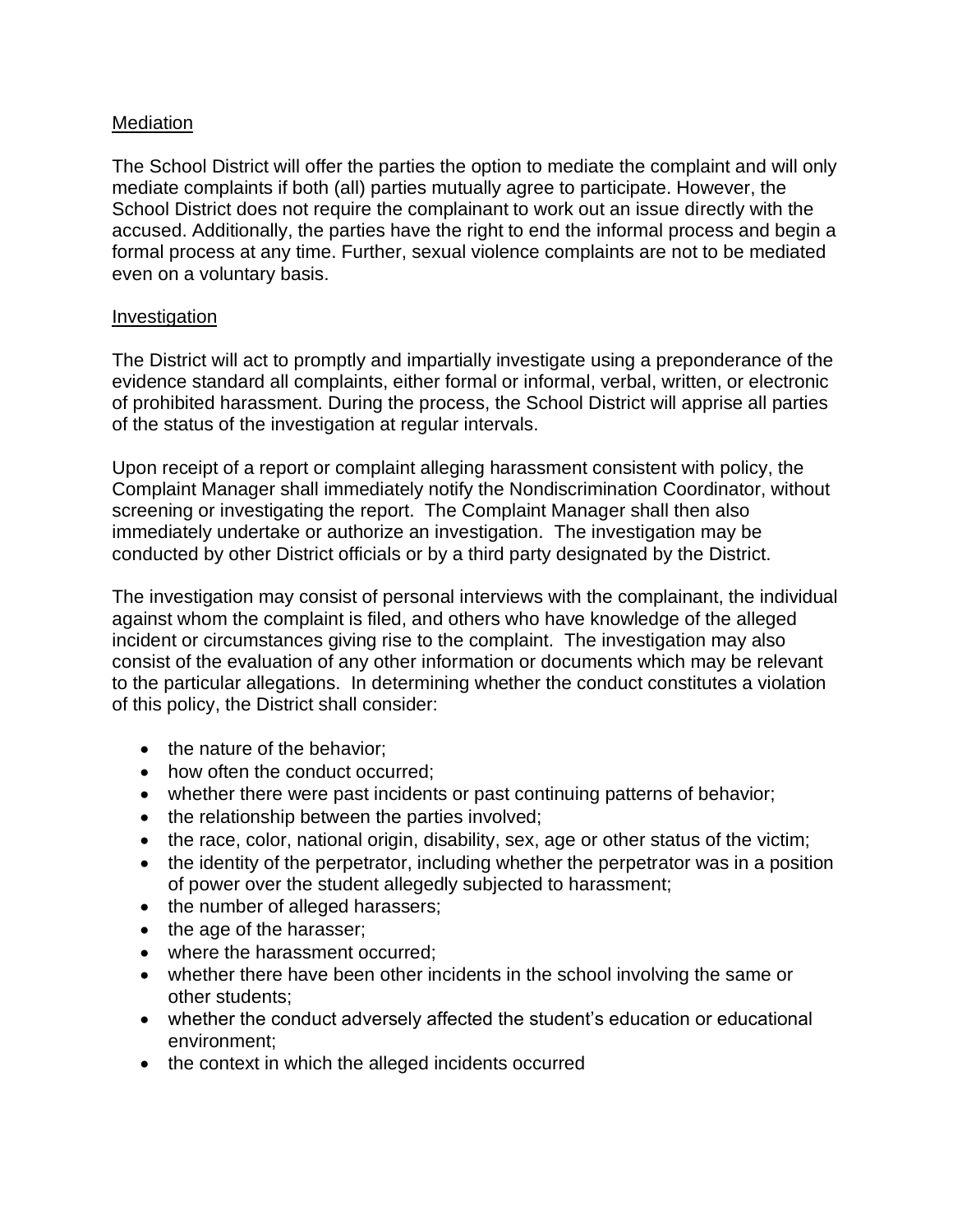Whether a particular action or incident constitutes a violation of this policy requires a determination based on all the facts and surrounding circumstances.

Criminal Complaint. With regard to allegations of sexual assault, the District will inform the complainant of the right to proceed with a criminal investigation and a Title IX complaint simultaneously. The District is obligated conduct its investigation whether or not there is a criminal investigation pending addressing the same or similar allegations or such investigation has concluded.

Confidentially. The School District will take steps to investigate and respond to complaints, consistent with a complainant's requests for confidentiality. The privacy of the parties involved and the witnesses will be respected as much as possible, consistent with legal obligations to investigate, to take appropriate action, and to comply with any discovery or disclosure obligations.

The School District notes, however, if a complainant requests anonymity and does not agree to release of information, the School District may be limited in its ability to respond to the complaint (including pursuing discipline against the accused) or the School District must override a request for confidentially to address the complaint. The School District will evaluate a request for confidentiality in the context of its responsibility to provide a safe and nondiscriminatory environment for all students, and may weigh the request for confidentiality against the following factors: the seriousness of the alleged harassment; the complainant's age; whether there have been other harassment complaints about the same individual; and the alleged harasser's rights to receive information about the allegations if the information is maintained by the school as an "education record" under the Family Educational Rights and Privacy Act (FERPA), [20 U.S.C. § 1232g;](http://redirector.microscribepub.com/?cat=usc&loc=us&id=20-1232g&) [34 C.F.R. Part 99.15.](http://redirector.microscribepub.com/?cat=cfr&loc=us&id=34&spec=99) The Complaint Manager is responsible for evaluating requests for confidentiality.

### **Retaliation**

Submission of a good faith complaint or report of sexual harassment, or harassment based upon race, color, national origin, disability, sex, or other basis consistent with this policy will not affect the complainant or reporter's future employment, grades, learning or working environment or work assignments. The School District will discipline or take appropriate action against any student, teacher, administrator or other school personnel who retaliates against a person who reports, testifies, assists or participates in an investigation, proceeding or hearing relating to such harassment. Retaliation includes, but is not limited to, any form of intimidation, reprisal or harassment.

#### School District Action

A. Upon receipt of a report that a violation has occurred, the School District will take prompt, appropriate formal or informal action to address, and where appropriate, remediate the violation. Appropriate actions may include but are not limited to counseling, awareness training, parent-teacher conferences, warning,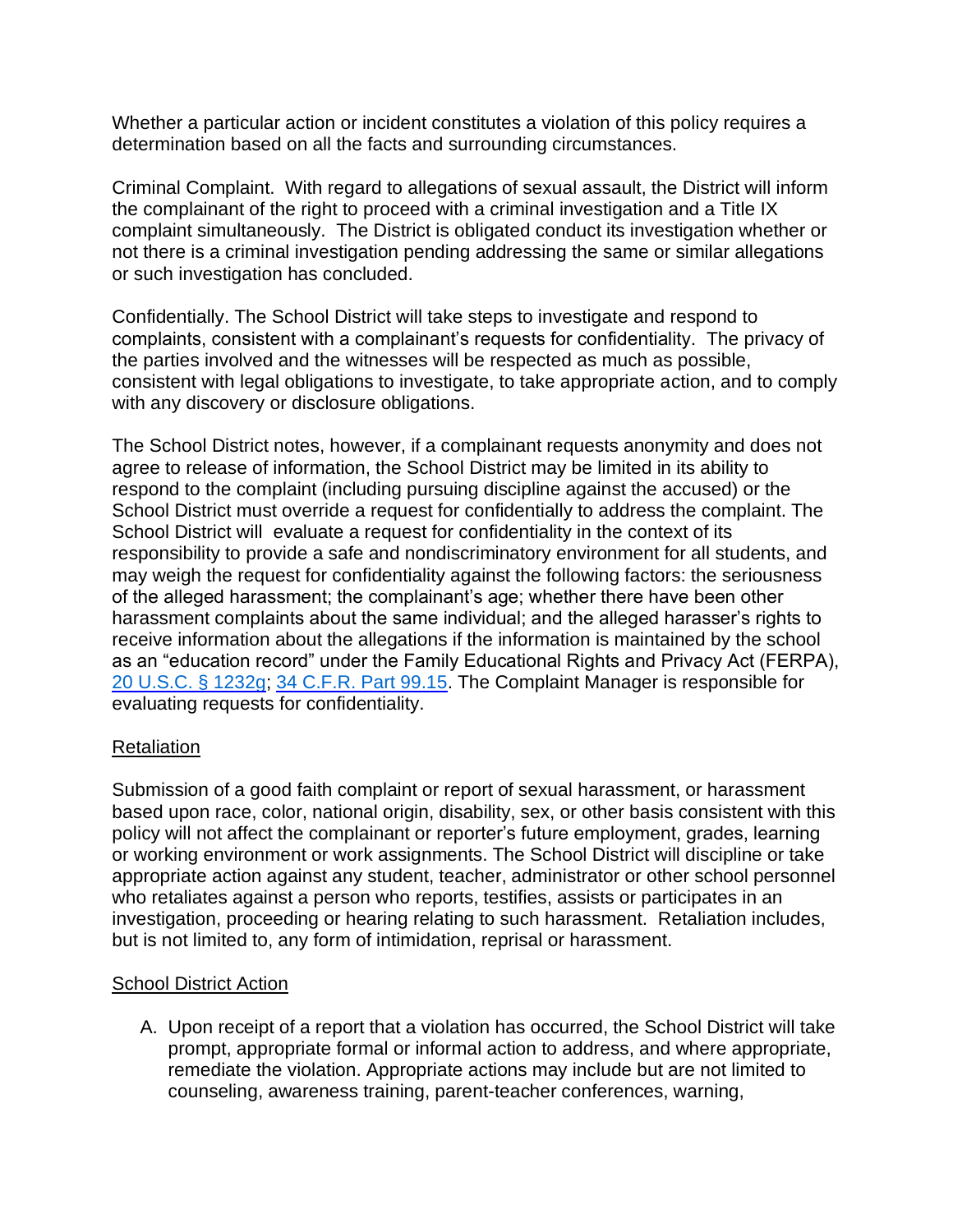suspension, exclusion, expulsion, transfer, remediation, termination, discharge or other recourse. School District action taken for violation of this policy shall be consistent with the requirements of applicable collective bargaining agreements, state and federal law, and School District policies for violations of a similar nature or similar degree of severity. In determining what is an appropriate response to a finding that harassment in violation of this policy has occurred, the School District shall consider :

- what response is most likely to end any ongoing harassment;
- whether a particular response is likely to deter similar future conduct by the harasser or others;
- the amount and kind of harm suffered by the victim of the harassment;
- the identity of the party who engaged in the harassing conduct; and,
- whether the harassment was engaged in by school personnel, and if so, the School District will also consider how it can best remediate the effects of the harassment.

The School District will provide the parties written notice of range of potential remedies and sanctions (apology; written warning; written reprimand; prohibition from holding office or participating in student activities, including sports; recommended counseling; required training; termination or other remedies. This may include services separate from or in addition to interim measures offered at the time the Complainant reported the harassment even if originally declined.

In the event that the evidence suggests that the harassment at issue is also a crime in violation of a criminal statute, the Board of Education shall also direct the Non-Compliance Officer to report the results of the investigation to the appropriate law enforcement agency charged with responsibility for handling such crimes.

- A. To the extent the District can do so while respecting the privacy rights of the individuals involved, including the duty of confidentiality under FERPA and/or the Illinois School Student Records Act, the Complaint Manager shall inform the parties notice of action taken in response to the complaint.
- B. If the results of the School District's evaluation of a complaint of harassment results in a conclusion that an individual has engaged in unlawful harassment in violation of this policy, or that school personnel have failed to report harassment as required herein, that individual may appeal this determination by use of established Board of Education procedures for appealing other adverse personnel and/or education related actions. A written appeal to the Board of Education may be requested by either party within three (3) days from receipt of the written report. If an appeal reaches the Board of Education, the District hearing officer shall conduct a hearing within ten (10) days of receipt of the appeal and make a written report to the Board of Education summarizing the evidence heard at the hearing within ten (10) days of the hearing. If the procedures allow the parties access to information used at a hearing, the School District will provide similar and timely access to both parties. With respect to the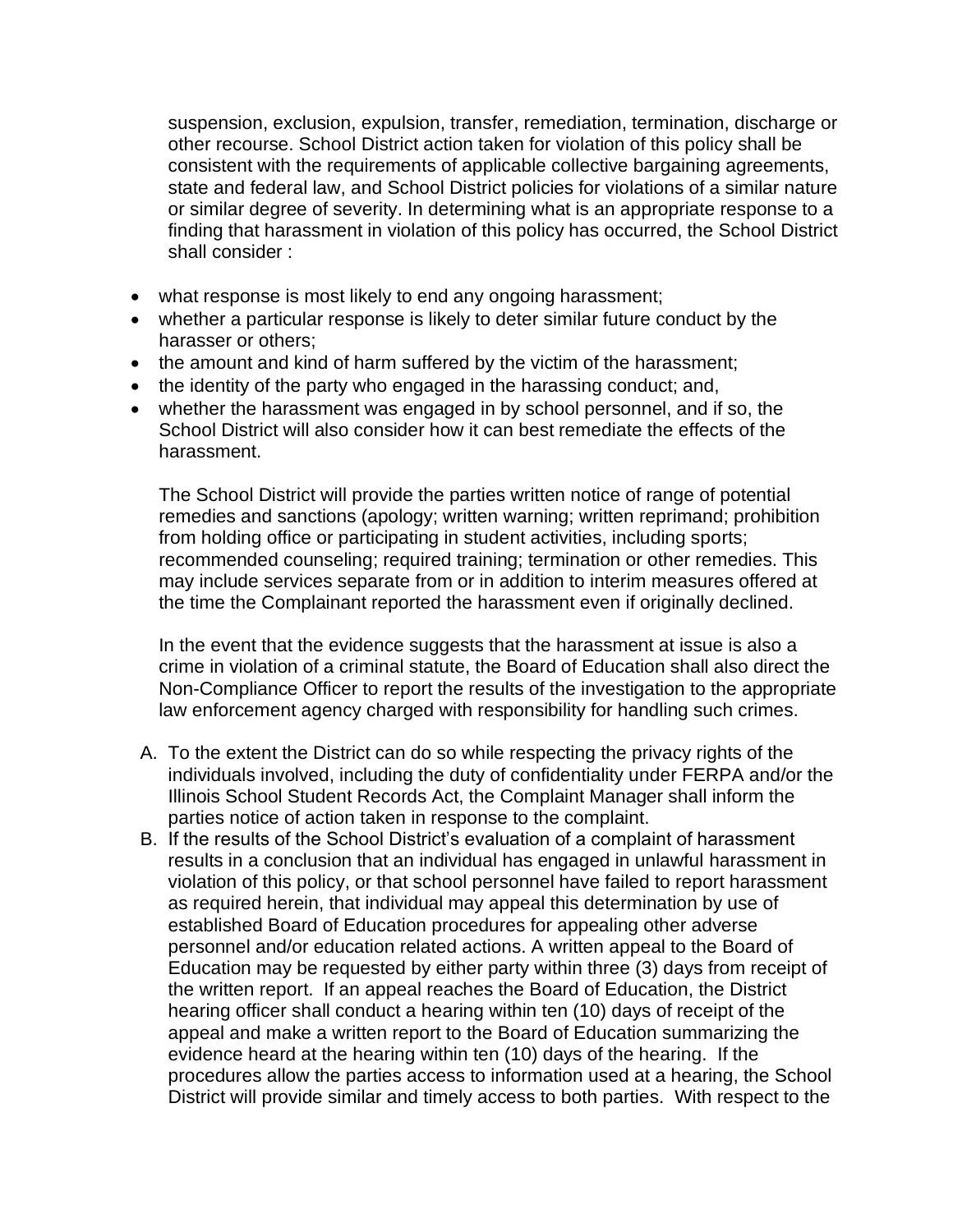hearing, the School District will provide equal opportunity to both parties and apply equal restrictions to ability of lawyers/representatives to speak or otherwise participate (or equally permitting 3rd party expert testimony; equal cross examination on witnesses; equally present for the entirety of a hearing).

With respect to hearings pertaining to sexual assault: the School District must not require a complainant to be present at the hearing as prerequisite to proceed. The School District does not allow parties to personally question or cross-examine each other during a hearing. However, the complainant and accused will have equal opportunity to present relevant witnesses and other evidence. The complainant and the accused will have similar and timely access to any information that will be used in a hearing. The complainant and the accused shall have the right to present witnesses, subject to the right of cross examination by the hearing officer. The School District does not allow evidence of past relationships with anyone other than alleged perpetrator.

Upon receipt of the written report from the hearing officer, the Board of Education may take action, as it finds appropriate. The Board of Education will take action within thirty (30) days of receipt of the hearing officer's report.

- A. Copies of all complaints of harassment and the investigations conducted pursuant to them shall be maintained by the District for at least five (5) years. The Nondiscrimination Coordinator shall be responsible for maintaining these records in a secure location.
- B. Submission of a good faith complaint or report of harassment will not affect the complainant or reporter's future employment, grades, learning or working environment or work assignments. Any person making a knowingly false accusation regarding harassment will likewise be subject to disciplinary action up to and including discharge, with regard to employees, or suspension and expulsion, with regard to students.

LEGAL REF.:

[20 U.S.C. §1681](http://redirector.microscribepub.com/?cat=usc&loc=us&id=20-1681&)*et seq*., Title IX of the Educational Amendments of 1972.

[34 C.F.R. Part 106.](http://redirector.microscribepub.com/?cat=cfr&loc=us&id=34&spec=106)

[105 ILCS 5/10-20.12, 10-22.5,](http://redirector.microscribepub.com/?cat=stat&loc=il&id=105&spec=5-10) [5/27-1,](http://redirector.microscribepub.com/?cat=stat&loc=il&id=105&spec=5-27) and [5/27-23.7.](http://redirector.microscribepub.com/?cat=stat&loc=il&id=105&spec=5-27)

[775 ILCS 5/1-101](http://redirector.microscribepub.com/?cat=stat&loc=il&id=775&spec=5-1)*et seq*., Illinois Human Rights Act.

[23 Ill.Admin.Code §1.240a](http://redirector.microscribepub.com/?cat=code&loc=il&id=23&spec=1.240)nd [Part 200.](http://redirector.microscribepub.com/?cat=code&loc=il&id=23&spec=200)

*[Davis v. Monroe County Bd. of Educ.](http://redirector.microscribepub.com/?cat=case&loc=us&id=040&)*, 526 U.S. 629 (1999).

*[Franklin v. Gwinnett Co. Public Schs.](http://redirector.microscribepub.com/?cat=case&loc=us&id=052&)*, 503 U.S. 60 (1992).